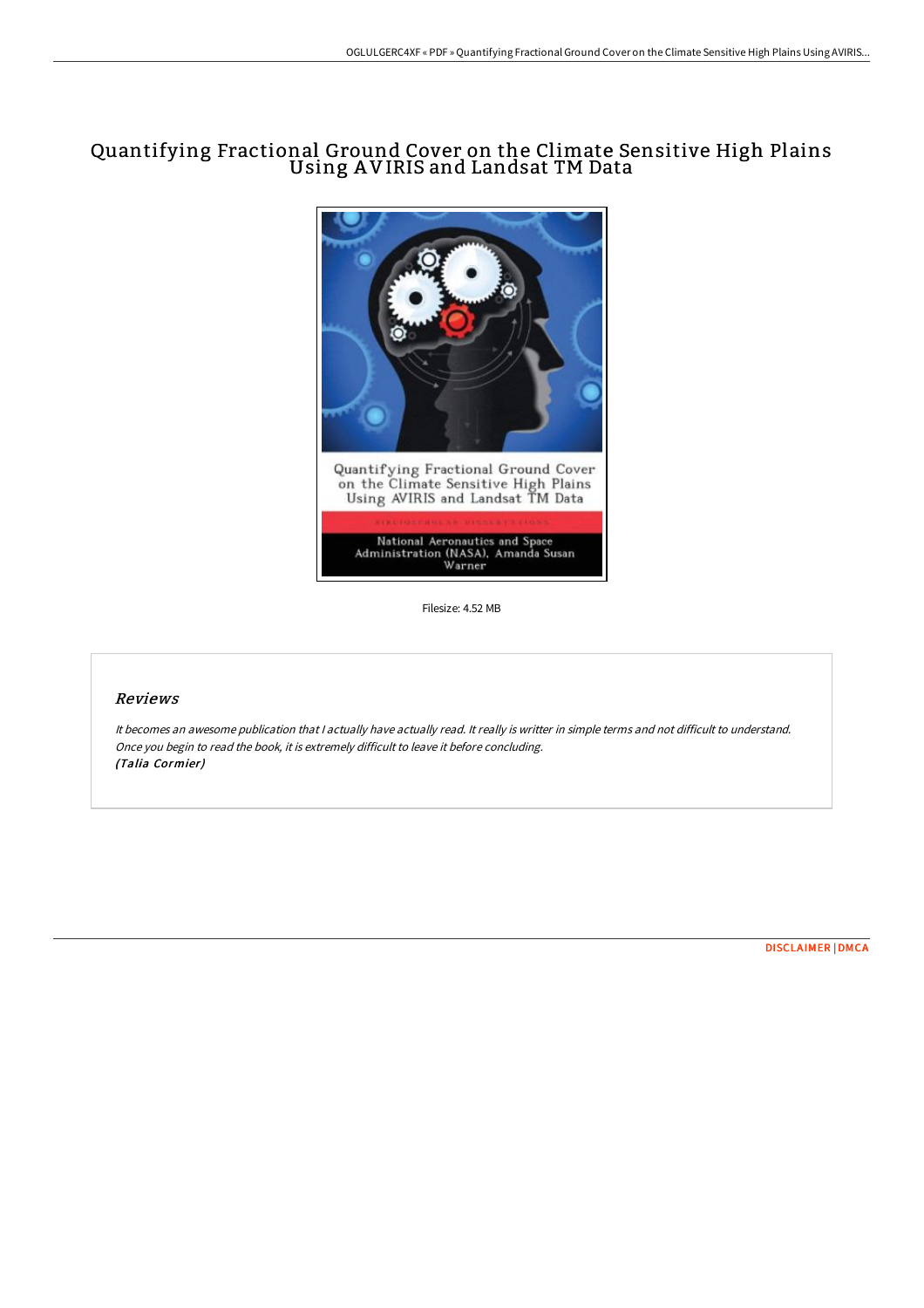## QUANTIFYING FRACTIONAL GROUND COVER ON THE CLIMATE SENSITIVE HIGH PLAINS USING AVIRIS AND LANDSAT TM DATA

⊕ **DOWNLOAD PDF** 

BiblioScholar. Paperback. Book Condition: New. Paperback. 86 pages. Dimensions: 9.7in. x 7.4in. x 0.2in.The High Plains is an economically important and climatologically sensitive region of the United States and Canada. The High Plains contain 100, 000 sq km of Holocene sand dunes and sand sheets that are currently stabilized by natural vegetation. Droughts and the larger threat of global warming are climate phenomena that could cause depletion of natural vegetation and make this region susceptible to sand dune reactivation. This thesis is part of a larger study that is assessing the effect of climate variability on the natural vegetation that covers the High Plains using Landsat 5 and Landsat 7 data. The question this thesis addresses is how can fractional vegetation cover be mapped with the Landsat instruments using linear spectral mixture analysis and to what accuracy. The method discussed in this thesis made use of a high spatial and spectral resolution sensor called AVIRIS (Airborne Visible and Infrared Imaging Spectrometer) and field measurements to test vegetation mapping in three Landsat 7 sub-scenes. Near-simultaneous AVIRIS images near Ft. Morgan, Colorado and near Logan, New Mexico were acquired on July 10, 1999 and September 30, 1999, respectively. The AVIRIS flights preceded Landsat 7 overpasses by approximately one hour. These data provided the opportunity to test spectral mixture algorithms with AVIRIS and to use these data to constrain the multispectral mixed pixels of Landsat 7. The comparisons of mixture analysis between the two instruments showed that AVIRIS endmembers can be used to unmix Landsat 7 data with good estimates of soil cover, and reasonable estimates of non-photosynthetic vegetation and green vegetation. Landsat 7 derived image endmembers correlate with AVIRIS fractions, but the error is relatively large and does not give a precise estimate of cover. This item ships from multiple locations. Your...

 $\frac{1}{10}$ Read [Quantifying](http://techno-pub.tech/quantifying-fractional-ground-cover-on-the-clima.html) Fractional Ground Cover on the Climate Sensitive High Plains Using AVIRIS and Landsat TM Data **Online** 

D. Download PDF [Quantifying](http://techno-pub.tech/quantifying-fractional-ground-cover-on-the-clima.html) Fractional Ground Cover on the Climate Sensitive High Plains Using AVIRIS and Landsat TM Data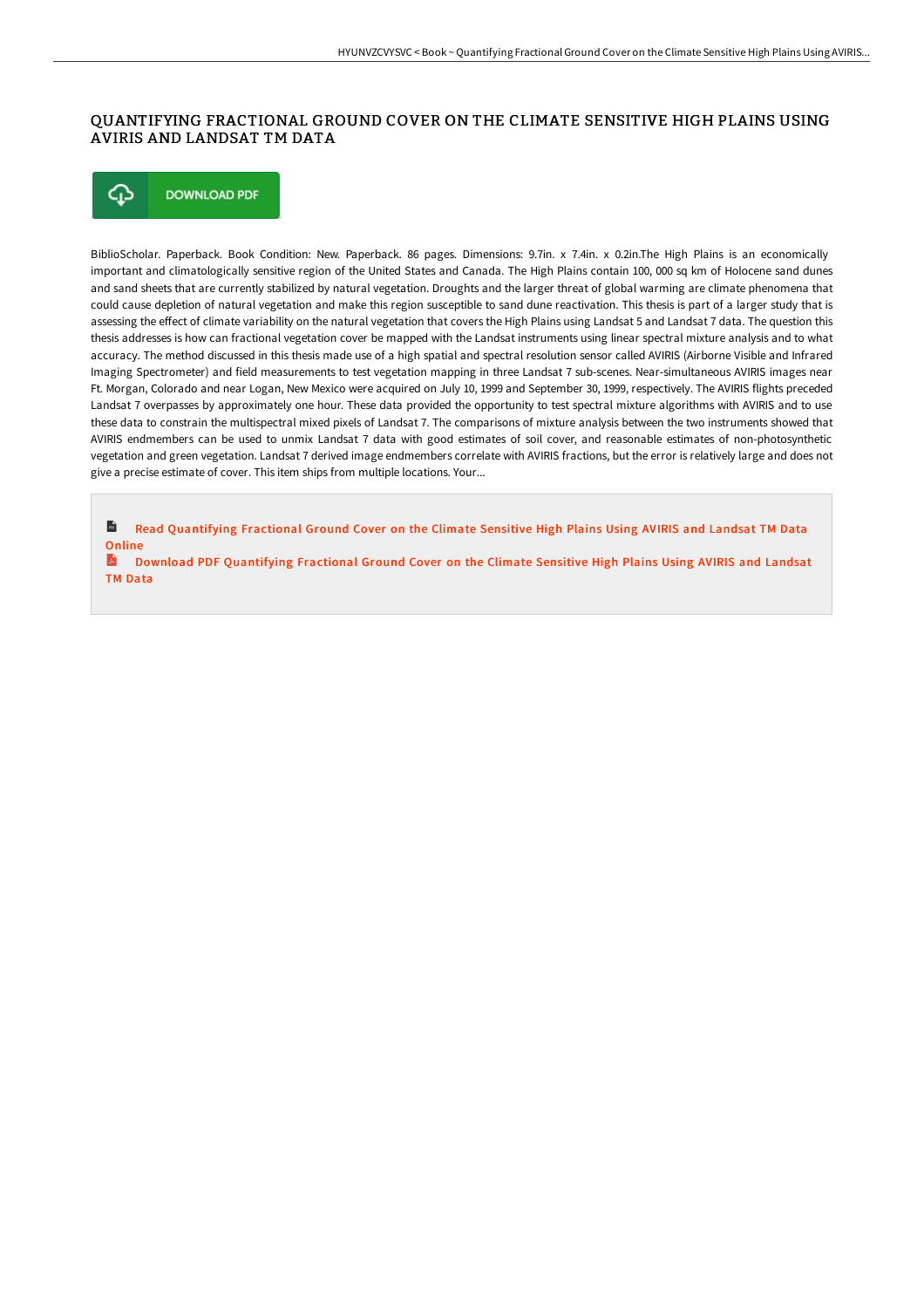### You May Also Like

On the Go with Baby A Stress Free Guide to Getting Across Town or Around the World by Ericka Lutz 2002 Paperback

Book Condition: Brand New. Book Condition: Brand New. [Save](http://techno-pub.tech/on-the-go-with-baby-a-stress-free-guide-to-getti.html) PDF »

#### Read Write Inc. Phonics: Set 7 Non-Fiction 3 the Ice and Snow Book

Oxford University Press, United Kingdom, 2016. Paperback. Book Condition: New. 207 x 86 mm. Language: N/A. Brand New Book. These decodable non-fiction books provide structured practice for children learning to read. Each set of books... [Save](http://techno-pub.tech/read-write-inc-phonics-set-7-non-fiction-3-the-i.html) PDF »

TJ new concept of the Preschool Quality Education Engineering the daily learning book of: new happy learning young children (3-5 years) Intermediate (3)(Chinese Edition)

paperback. Book Condition: New. Ship out in 2 business day, And Fast shipping, Free Tracking number will be provided after the shipment.Paperback. Pub Date :2005-09-01 Publisher: Chinese children before making Reading: All books are the... [Save](http://techno-pub.tech/tj-new-concept-of-the-preschool-quality-educatio-1.html) PDF »

TJ new concept of the Preschool Quality Education Engineering the daily learning book of: new happy learning young children (2-4 years old) in small classes (3)(Chinese Edition)

paperback. Book Condition: New. Ship out in 2 business day, And Fast shipping, Free Tracking number will be provided after the shipment.Paperback. Pub Date :2005-09-01 Publisher: Chinese children before making Reading: All books are the... [Save](http://techno-pub.tech/tj-new-concept-of-the-preschool-quality-educatio-2.html) PDF »

Reflections From the Powder Room on the Love Dare: A Topical Discussion by Women from Different Walks of Lif e

Destiny Image. Book Condition: New. 0768430593 BRAND NEW!! MULTIPLE COPIES AVAILABLE. NEW CONDITION!! 100% MONEY BACK GUARANTEE!! BUY WITH CONFIDENCE! WE SHIP DAILY!!EXPEDITED SHIPPING AVAILABLE. What's more fun than reading a book? Discussing it with...

[Save](http://techno-pub.tech/reflections-from-the-powder-room-on-the-love-dar.html) PDF »